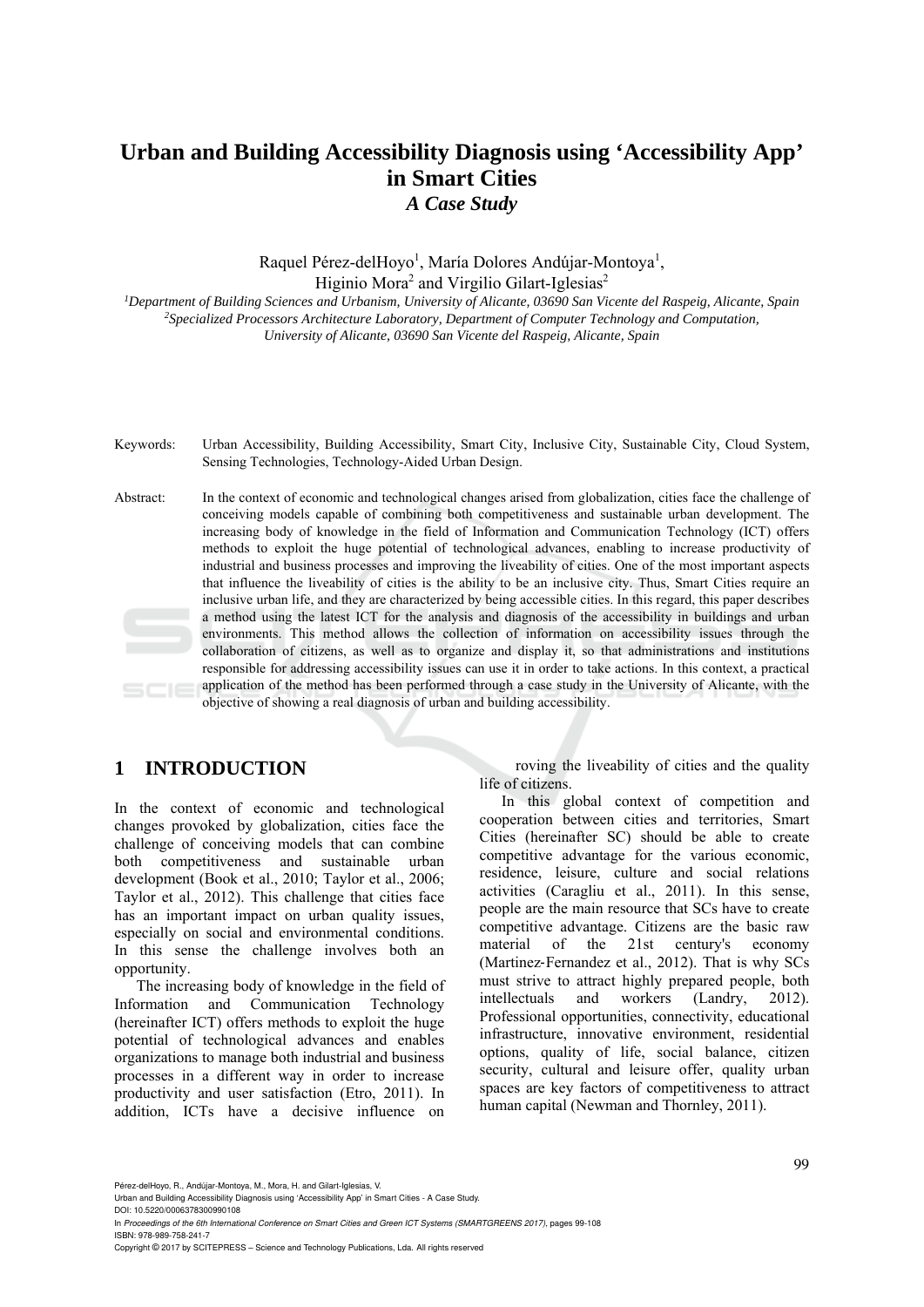Among these factors, quality of life is one of the main urban issues and a recurrent demand of all citizens. A model of sustainable urban development draws an intelligent projection of the future city and answers the following fundamental questions: What kind of place do we want cities to be and how should the quality-of-life objective be defined? (Abdoullaev, 2011). One of the most important aspects that influence the quality of life that a city can offer is the ability of that city to be an inclusive city (Colantonio and Dixon, 2011).

The commitment to sustainable development involves defending a model of inclusive development to ensure social sustainability (Vallance et al., 2011; Wolbring and Rybchinski, 2013), i.e., equity, cohesion and social communication, autonomy and equal opportunities for all citizens. Sustainable urban development cannot exclude part of the individuals of a society (Beall, 2002). Thus, SCs require an inclusive urban life and an inclusive society, and they are characterized by being accessible cities (Steinfeld and Maisel, 2012). Accessibility is an element of quality of life of universal interest and a right of all citizens (United Nations, 2006). In addition, an inclusive and accessible city can make the most of their human capital (Cossetta and Palumbo, 2014), which is a key factor to guarantee and optimize their future development (Batty et al., 2012).

In this context, our research delves in the possibilities offered by the last ICTs to obtain urban and building accessibility diagnoses with the objective of promoting inclusion and participation of all citizens. The remainder of the work is organized as follows: Section 2 describes the objectives of the work and the methodology. Section 3 gives an overview of the related work on technology used for obtaining information of accessibility in cities. Section 4 explains a case study in which a diagnosis of urban and building accessibility has been obtained. Finally, in Section 5, some conclusions of the work are drawn.

# **2 OBJECTIVES OF THE WORK AND METHODOLOGY**

Our proposal is part of the objectives of the *European Disability Strategy 2010-2020: A Renewed Commitment to a Barrier-Free Europe* (European Commission, 2010a), developed in the framework of the strategy *Europe 2020: A Strategy for smart, sustainable and inclusive growth*

(European Commission, 2010b).

To this end, in the field of research and development of the SC concept, we propose a method focused on people with or without disabilities for the analysis and diagnosis of the accessibility in buildings and urban environments, without excessive cost and respectful with the environment. The proposed method allows the collection of data and information on accessibility issues through the collaboration of citizens, as well as to organize and show this information collected so that administrations and institutions responsible to addressing accessibility issues can use it. Our main objective is to contribute to improve the accessibility of cities promoting collective participation and using the latest ICT.

In this context, a practical application of the method has been performed through a case study in the University of Alicante, with the objective of showing a real diagnosis of urban and building accessibility.

## **2.1 Description of the Proposed Methodology**

The proposed method is composed of two parts. A first part consists of establishing mechanisms to collect information from citizens about accessibility issues. A second part is to organize this information and display it so that responsible bodies can use it. The two parts of the method are described below.

#### **2.2.1 Method to Collect Information from Citizens**

An important aspect of CSs is that they must be community-designed cities, i.e., cities designed according to the needs and priorities of the citizens and not by the exigencies of the markets. To this end, active communities are needed to reach consensus on future projects. Therefore, SCs need a strong leadership, the participation of the population as a mature civil society and mechanisms that activate processes that ensure innovation (Carley et al., 2013).

In this sense, the methodology proposed in this work promotes an active process of collective participation as a mechanism against social exclusion, with the aim of working to achieve the social balance and an inclusive and accessible city.

For addressing accessibility issues in buildings and urban environments, responsible administrations and institutions need to know, in a previous phase, what are the real problems of accessibility in cities.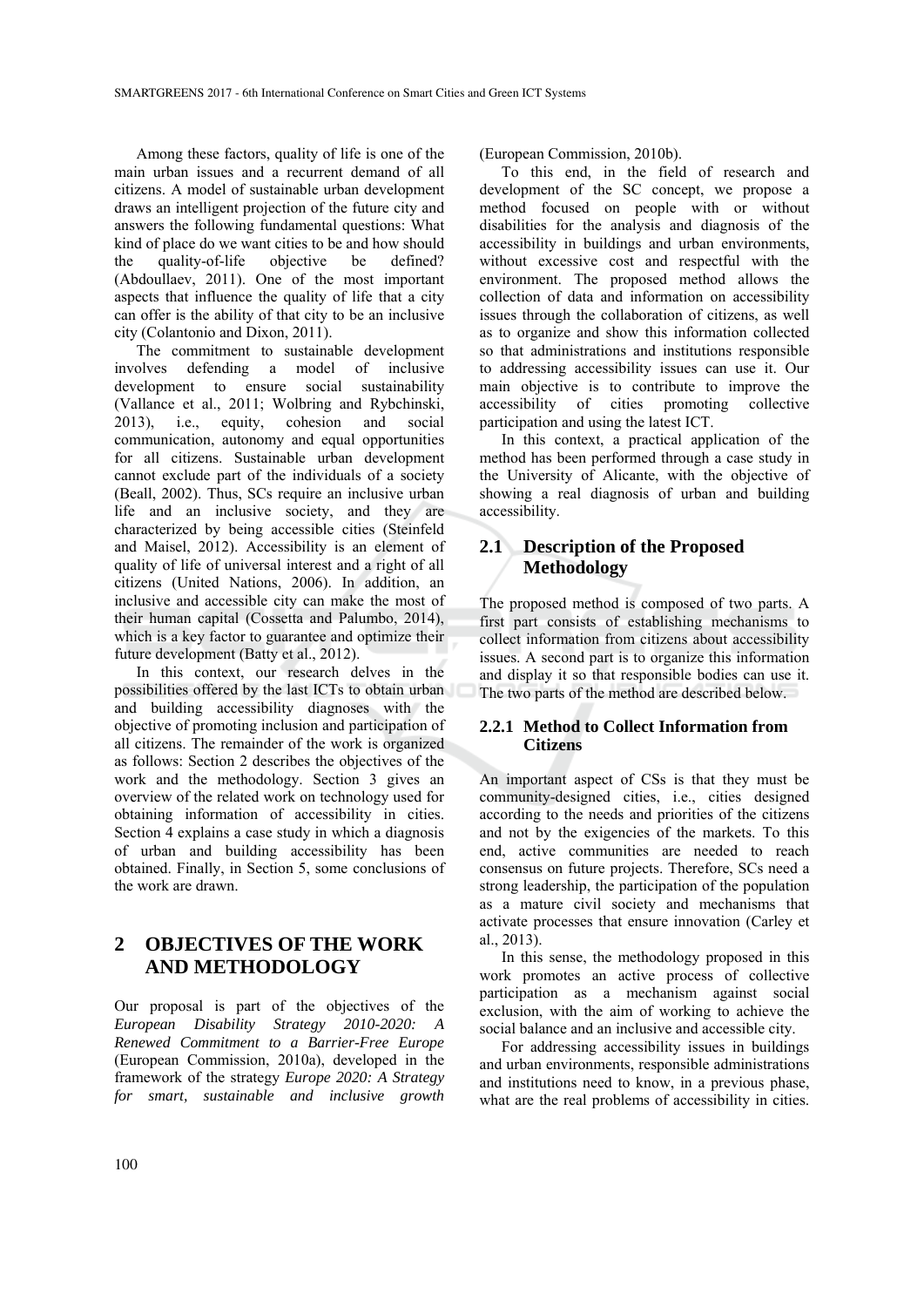Among the possible ways of obtaining this information, it is a challenge to involve citizens in the process. The methodology proposed in this work allows obtaining information about accessibility problems directly from citizens, based on their own experience. The idea behind this proposal is that the citizens can notify in real-time the accessibility deficiencies found in any place when they go around the city (Figure 1).



Figure 1: Methodology proposed to obtain information about accessibility problems and improve accessibility of cities.

In order to collect information on accessibility issues from citizens, an Android application, "App" for Accessibility Claims Report, has been designed. This application is oriented to the end-user. Its purpose is to provide a user interface for mobile devices to enable adding, in real time, those citizens' accessibility experience while moving into the buildings and around the urban environment. The "App" for Accessibility Claims Report has been described in an own previous research conducted by this research group (Mora et al., 2016). The way the application works is shown in Section 4.

#### **2.2.2 Method to Organise and Show Information to Responsible Bodies**

In the context of the current knowledge society, access to information is often not a problem. However, information, in general, is not and does not produce knowledge in itself. Knowledge does not simply come from having access to large amounts of information. It is necessary to

understand the databases and to experiment their use to guarantee an adequate use of them. For this reason, one of the main challenges for information management is to facilitate the process of understanding and using data on a large scale (Beaverstock et al., 2000).

The methodology proposed in this work allows the structuring of the information provided from the citizens to be shown, in an easy way, to the administrations and institutions that need to have access to this information.

The way to organize and show the information collected from citizens to the responsible bodies for addressing accessibility issues in cities is through the Urban Accessibility Information Service. The results obtained can be presented through a Web-Application for Accessibility Monitoring. The way the results are organized and displayed is shown in Section 4. The general overview of the proposed system (Figure 2): (1) Urban Accessibility Citizen Application; (2) Urban Accessibility Management Government Application; and (3) Accessibility Information Service, has been described in an own previous research (Mora et al., 2016).



Figure 2: Method to obtain, organise and show the accessibility information to responsible bodies.

## **2.3 Case Study**

A case study has been carried out as part of this work in the University of Alicante in Spain. The experience has involved different groups of people with and without disabilities, administrative staff, teachers and students.

A route was proposed to identify the real problems of accessibility existing in it, and to communicate these problems using the "App" for Accessibility Claims Report. Participants installed the application on their own mobile phones.

The experience carried out is described in Section 4. In addition, this Section 4 also describes how the results obtained are shown through the *Web-Application for Accessibility* Monitoring.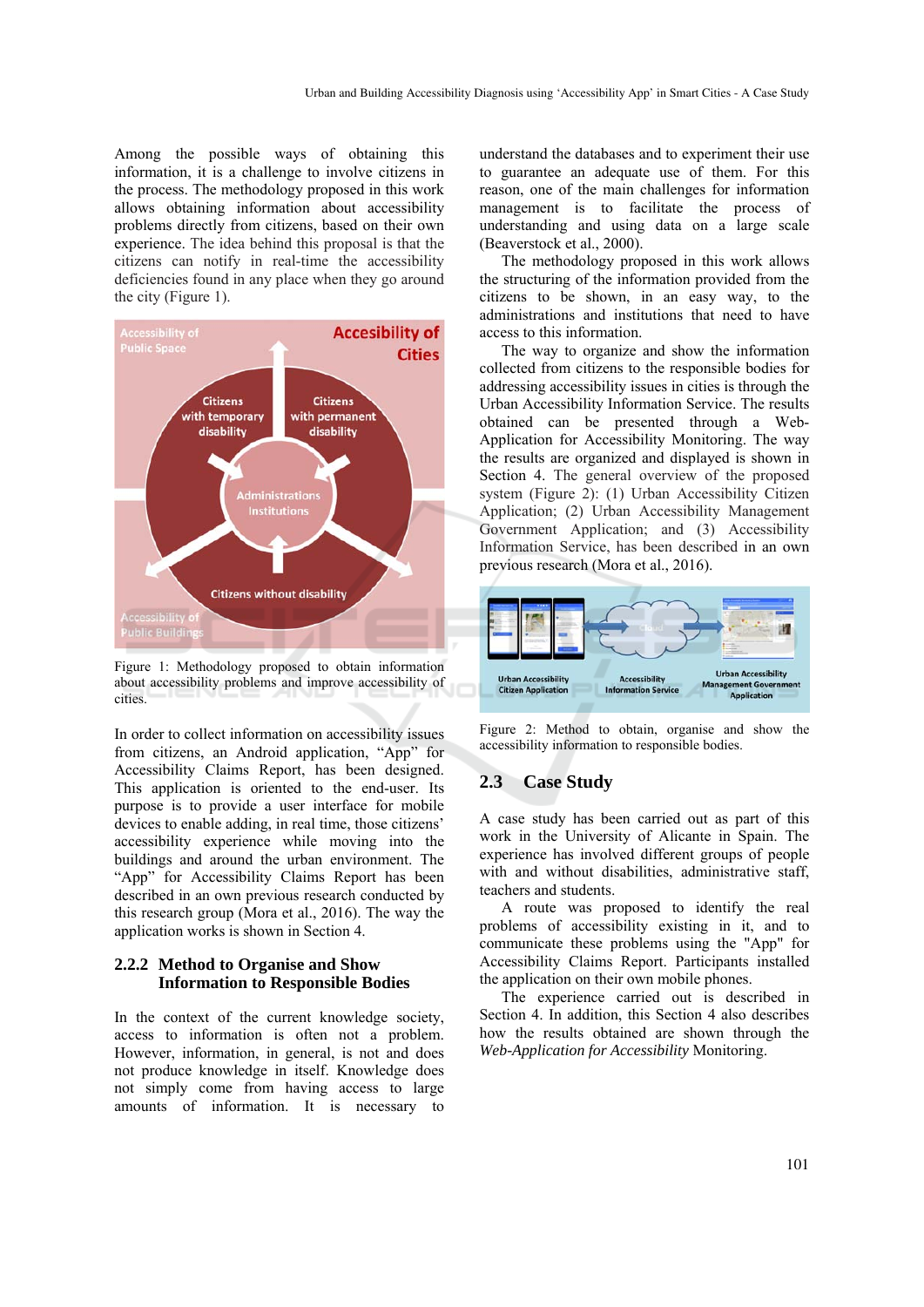# **3 RELATED WORK: TECHNOLOGY USED FOR OBTAINING INFORMATION OF ACCESSIBILITY IN CITIES**

Traditionally, the methods used to obtain information about the status of urban accessibility have been mostly based on surveys (Beale et al., 2006; Le-Klähn et al., 2014), interviews (Hashim et al., 2012; Venter et al. 2016), audits or direct observation (Mackett et al., 2008). Other studies have provided mathematical or statistical analysis of these data (Church and Marston, 2003).

Recently, applications have been developed to inform users about the accessibility in urban environments (Inada et al., 2014; Prandi et al. 2014). The proposals are based on the use of Global Positioning Systems (GPS) and Geographic Information Systems (GIS) technologies. Most of the proposals offer an application for users' mobile devices in order to interface and interact with the system. In addition, self-reporting tools have allowed obtaining information from certain places with the collaboration of users (Shigeno et al., 2013). Finally, other proposals use social network communities to generate and complement the information about accessibility issues in cities (Menkens et al., 2011; Prandi et al. 2014). These proposals also obtain information from the user by means of self-reporting tools. TECHN

Increasingly, the methods for assessing aspects that affect the functioning of the city are based on evidence, i.e., the study of the citizens´ behaviours and opinions (Gilart-Iglesias et al., 2015; PérezdelHoyo et al., 2017). Cloud computing paradigm is one of the most promising technologies to build new services for users and enterprises (Targio et al. 2015; Marston, 2011). Mobile devices enable access to a wide range of applications and services (Mora et al. 2015; Makris et al., 2013). The proliferation of systems and the high penetration rate of mobile devices in the hands of citizens provides users an opportunity to conduct a citizen-centric digital revolution in many aspects of daily life.

In this way, urban accessibility finds an optimal scene of opportunity in the context of SCs. The concepts of ubiquitous and SCs make use of processing technologies, sensing and communications to provide intelligence to the city while offering connectivity resources, power supply and interoperability (Yigitcanlar, 2014). These conditions facilitate the deployment of interconnected smart elements that provide services

to citizens for efficient decision-making and to make better use of resources (Neirotti et al., 2014).

# **4 CASE STUDY: A CONTROLLED ENVIRONMENT IN UNIVERSITY OF ALICANTE**

This section focuses on a study within the Campus of the University of Alicante (hereinafter UA), specifically in the inaccessible points detected in the German Bernácer building and the routes among the different connections of this building with the nearest leisure areas and places for study inside the UA campus. In this context of social inclusion, it has been possible to obtain information about the building and its usual connections with other buildings that are part of the students' university life.

The developed application has allowed us to map the different points that prevent students with mobility disabilities to have both a complete integration into the university environment and participation in university social life.

#### **4.1 Physical and Social Context**

The present experimentation was performed at the UA campus (Gutiérrez and Martí, 2014), which is located in San Vicente del Raspeig (Alicante, Spain). With a current area of more than a million and a half square meters and under an important expansion process, the UA campus has been built on an old military airfield. It includes several green spaces and 54 buildings –new construction buildings as well as the reuse of the pavilions of the old aerodrome that date from 1930.

In the UA campus more than twenty thousand students are currently studying. The teaching staff consists of more than two thousand three hundred people. In addition, more than one thousand two hundred people compose the administration and services staff.

The case study area was focused on the Germán Bernácer building as the core building of the research. The building date from 1994 and it is composed of basement floor, ground floor and first floor located in U-shaped. It is identified by the number 0036 within the UA Geographic Information System (SIGUA) (Figure 3) (Figure 4).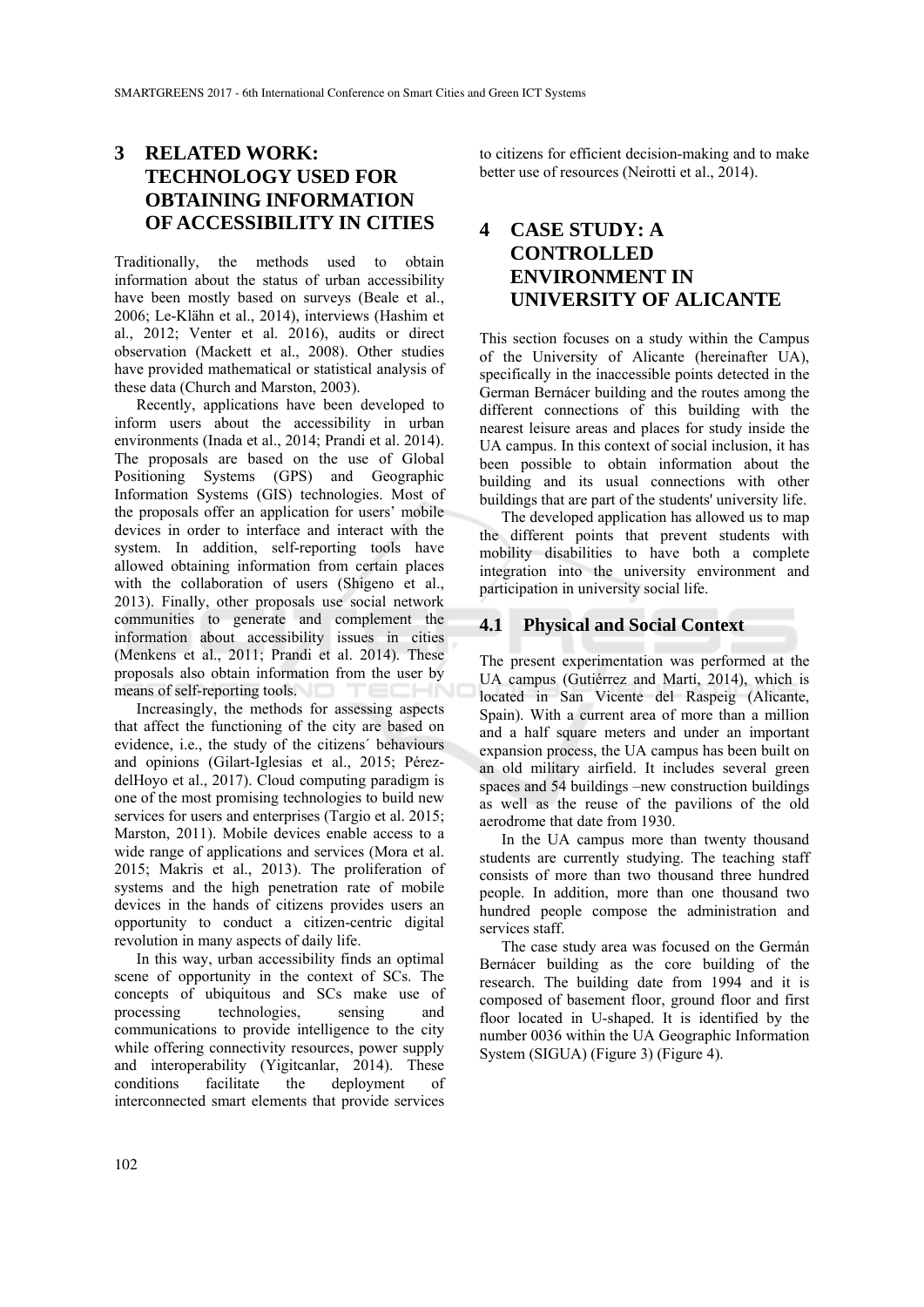

Figure 3: Experimentation context at UA campus.



Figure 4: Experimentation context at UA campus.

It includes several classrooms for degree and postgraduate classes for local and international students; and several departments for the different management services of the UA campus, like the School of Doctorate, the Institute of Education Sciences, the Language Centre, the Technical Office Department and the Infrastructure and maintenance service, The Centre for Continuing Education, etc. I.e., it is used by numerous local and international students and teachers as well as administrative staff.

The Germán Bernácer building was selected as the core building of the research due to the high flow of people throughout the day and the diversity of users; in addition to its location and proximity to the leisure areas and spaces for study that allow a geographically narrow experimentation.

In addition, the case study was extended to different routes from the building Germán Bernácer (Building 0036) to the leisure areas inside the UA campus commonly used by participants such as the commercial area identified in Figure 4 with the SIGUA code Building 0035 that includes a bookshop, a stationery shop, a post office, several bank offices and a restaurant.

Also, it was the route from Building 0036 to the UA Museum (hereinafter MUA) with the SIGUA code Building 0040, as another relevant leisure area integrated in the university social life.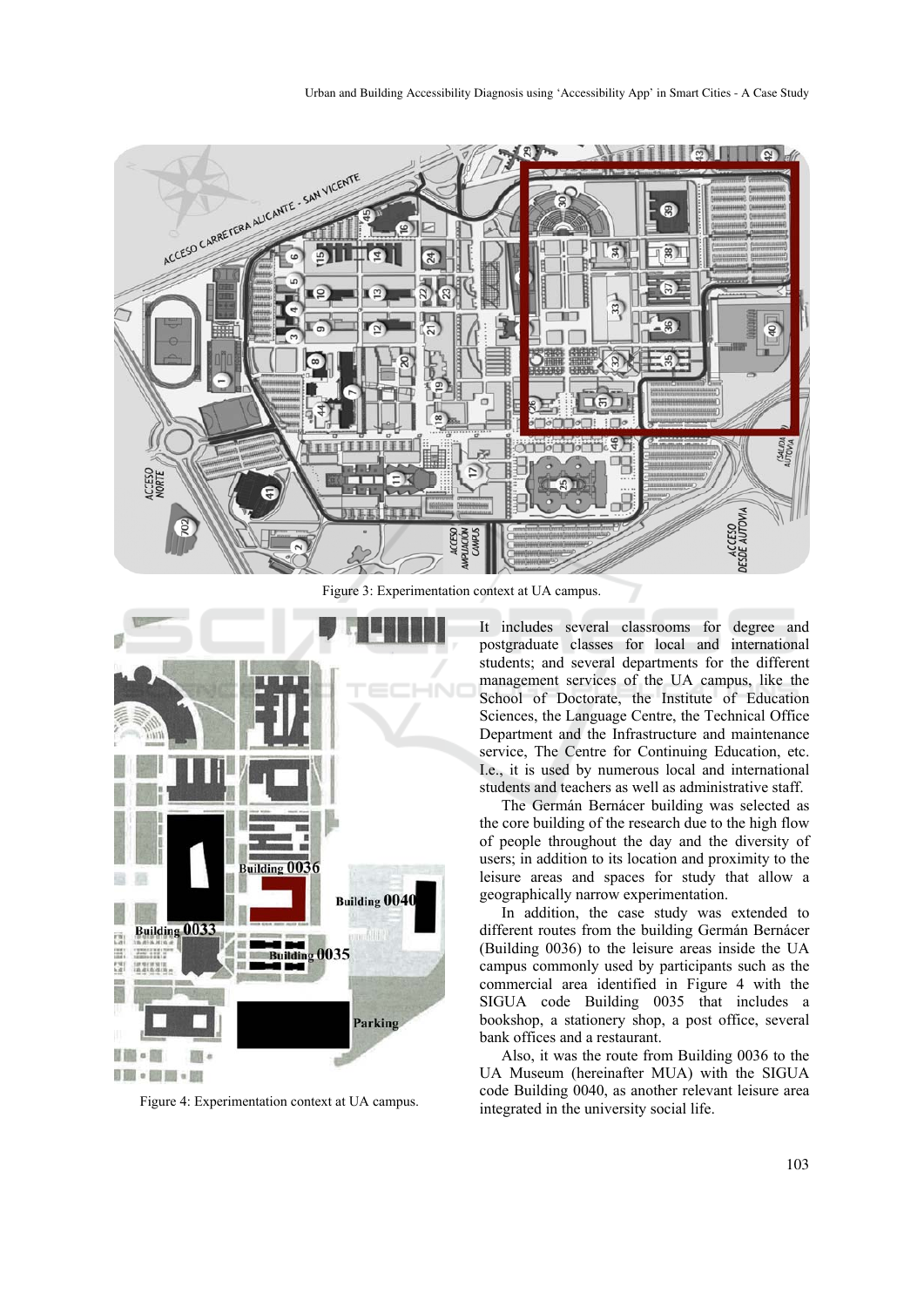

Figure 5: Experimentation context at UA campus.

Moreover, the case study also covered paths from the core Building 0036 to the main areas for study such as the General Library building with the SIGUA code Building 0033.

Finally, it was included in the test the route to the nearest parking highlighted in Figure 4.

The monitored routes in UA campus are also shown in Figure 5.

### **4.2 Diagnosis**

Figure 4 and Figure 5 shows the scene used to carry out the monitoring tests and accessibility analysis that will allow us to identify the degree of inclusion in the test scene. As it was previously described in Section 2, the experimentation was performed through the Android App designed in an own previous research (Mora et al., 2016), which also includes the functionalities of the Accessibility Claim Report System, and a cloud platform. This allowed us to monitor and analyse the accessibility and its efficiency of the daily habits of different users in German Bernácer Building (0036) and its close spaces for leisure and study to detect incidences that impede a complete integration into the university environment of people with physical disabilities.

The test was carried out both indoor and outdoor. Both scenes were validated through the Accessibility App, which allows the emission of complaints in the smartphones of the participants in the routes and its location via GPS.

The obtained results are represented by the Urban Accessibility Information Service, which uses a web-based user interface from a third party application (Google Maps JavaScript API v3)- that show the accessibility problems by means of Key Accessibility Indicators (hereinafter KAI)- from users-routes analysis and reported claims of users (Figure 7). Depending on the degree of inaccessibility of each situation, the incidences of accessibility are categorized as Claim, Inefficient with Claim, Inaccessible with claim or Inaccessible (Table 1).

#### **4.2.1 Experimentation at Building 0036**

The experimentation process started with the identification of incidences, and its sending by the claim report App (Figure 7).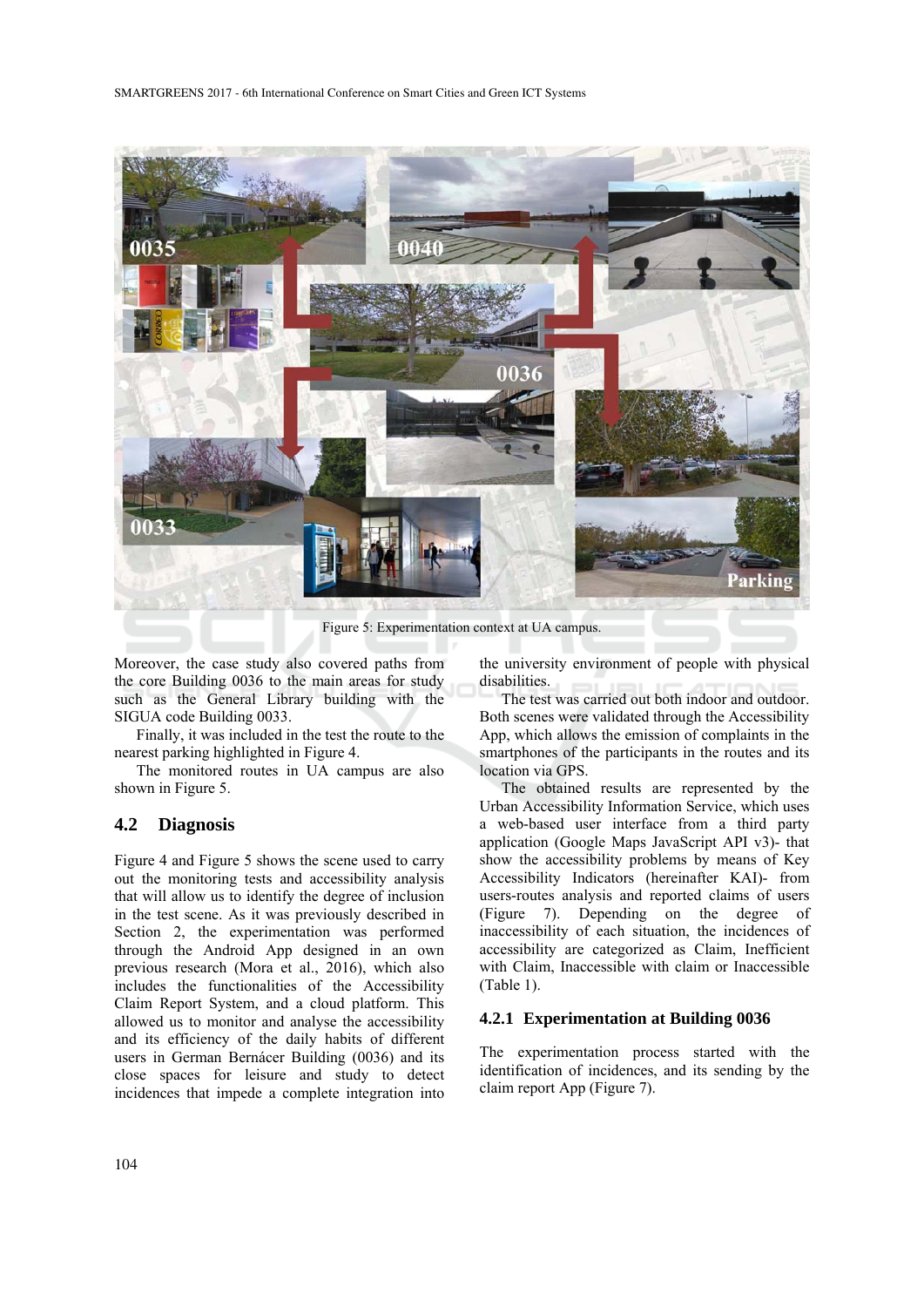The route followed in the test highlighted in yellow in Figure 6, started in the access of Building 0036 where four outdoor incidences of accessibility were detected on ground floor and identified as Point Number 253, 254, 255 and 256 as it is outlined in Figure 6.

Point number 253 was related to lack of maintenance in building access, while Point number 254 was described as uncomfortable materials for wheelchairs because floor is composed of wooden slats with open joint.

Likewise, there was an incidence in the building access -identified as Point number 256- due to the excess weight of the manual opening door. The same situation was repeated in Points number 260 and 262 (Table 1).

Also, Points number 257 and 261 were reposted due to the high front desk height of the public attention service, which made the info point inaccessible.

Finally, three Points were reported (255, 258 y 259), Point number 255 owing to impossibility of access to basement in that point. Likewise there was an impossibility of access to basement and first floor in Point number 258. And one last point (259) was claimed due to the lack of handicapped WC in this part.

The KAI obtained are represented by the Urban Accessibility Information Service, as it is shown in Figure 7.

The following table (Table 1) summarizes the KAI identified in the experimentation at the German Bernácer Building (0036).



Figure 6: Incidences reported in building 0036.



Figure 7: Example of claims provided by users in German Bernacer Building (0036).

|  | Table 1: Incidences of accessibility in building 0036. |  |  |  |
|--|--------------------------------------------------------|--|--|--|
|  |                                                        |  |  |  |

| <b>Point</b><br><b>Number</b> | <b>Location</b>           | <b>Description</b>                                             | <b>KAI</b>        |
|-------------------------------|---------------------------|----------------------------------------------------------------|-------------------|
| 253                           | (38.38256,<br>$-0.51241$  | Lack<br>of<br>maintenance<br>in<br>building access             | Claim             |
| 254                           | (38.38254,<br>$-0.51241$  | Uncomfortable<br>materials<br>for<br>wheelchairs<br>in<br>ramp | Claim<br>غ        |
| 255                           | (38.38232,<br>$-0.51231)$ | Access<br>is<br>not<br>available<br>for<br>wheelchair          | Inaccessible      |
| 256                           | (38.38242,<br>$-0.51218$  | The access door<br>is<br>much<br>too<br>heavy                  | Claim             |
| 257                           | (38.38242,<br>$-0.5121$   | Not<br>accessible<br>info point.                               | Claim             |
| 258                           | (38.38214,<br>$-0.51214$  | Access<br>is<br>not<br>available<br>for<br>wheelchair          | Inaccessible<br>Ġ |
| 259                           | (38.3822,<br>$-0.51197$   | of<br>Absence<br>handicapped<br><b>WC</b>                      | Inaccessible      |
| 260                           | $(38.38216, -$<br>0.51225 | The exit door is<br>too much heavy                             | Inaccessible<br>Ġ |
| 261                           | (38.38234,<br>$-0.51246$  | Not<br>accessible<br>info point                                | Claim             |
| 262                           | (38.38237,<br>$-0.5124$   | The exit door is<br>too much heavy                             | Claim             |
|                               |                           |                                                                |                   |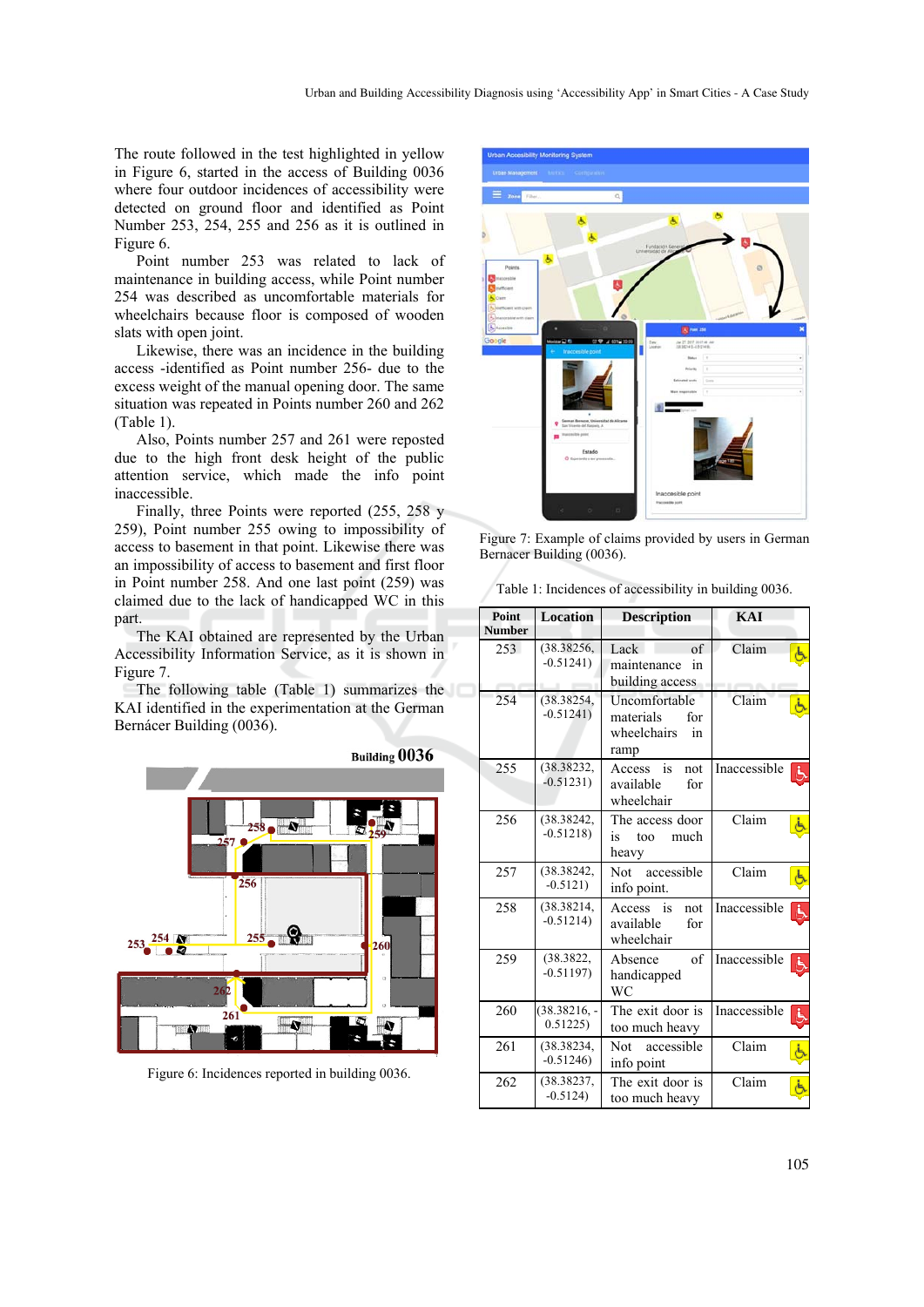#### **4.2.2 Experimentation from Building 0036 to Relevant Areas of the University Social Life**

Once data was collected by GPS inside Building 0036, the experimentation continued with the path from Building 0036 to the relevant areas of the university social life, such as leisure areas inside the UA campus.



Figure 8: Incidences reported in routes to relevant areas of the university social life.

The first route was between Building 0036 and MUA (Building 0040) highlighted in yellow in Figure 8. In that outdoor path, two claims were reported and identified as Point Number 263 and 264. The first one (263) consists in a sand shortcut, while the second one (264) is a ramp of access to MUA with too much slope and length.

The second route was from MUA (Building 0040) to the commercial area (Building 0035), which includes a bookshop, a stationery shop, a post office, several bank offices and a restaurant. Accessibility incidences (265-269) were reported in the access doors of all the previous services, due to the weight of the manual doors.

The third route was from the commercial area (Building 0035) to the General Library (Building 0033). Accessibility incidences (270-272) were reported in the pathway and the access doors of the

General Library, due also to the size and weight of the manual doors.

Finally, from the General Library (Building 0033) to the parking, two new incidences were reported. The first one (273) was an insurmountable curb. The second incidence (274) was reported due to the lack of sidewalk from the crosswalk to the space reserved for handicapped.

In this context, the following table (Table 2) summarizes the KAI identified in the experimentation from Building (0036) to the relevant areas of the university social life.

|  |                                      | Table 2: Incidences of accessibility in routes to relevant |  |  |
|--|--------------------------------------|------------------------------------------------------------|--|--|
|  | areas of the university social life. |                                                            |  |  |

| Point<br><b>Number</b> | Location                  | <b>Description</b>                                    | KAI               |
|------------------------|---------------------------|-------------------------------------------------------|-------------------|
| 263                    | (38.38236,<br>$-0.51214)$ | Sand shortcut                                         | Inaccessible<br>占 |
| 264                    | (38.38157,<br>$-0.51239$  | Too much slope<br>in ramp                             | Claim<br>Ġ        |
| 265                    | (38.38195,<br>$-0.51271$  | The access door<br>is<br>much<br>too<br>heavy         | Claim             |
| 266                    | (38.38206,<br>$-0.51275$  | The access door<br>is too<br>much<br>heavy            | Claim             |
| 267                    | (38.38219,<br>$-0.5128$   | The access door<br>is<br>100<br>much<br>heavy         | Claim             |
| 268                    | (38.38213,<br>$-0.51308$  | The access door<br>much<br>is<br>too<br>heavy         | Claim             |
| 269                    | (38.38188,<br>$-0.51298$  | The access door<br>is<br>much<br>too<br>heavy         | Claim             |
| 270                    | (38.38253,<br>$-0.51276$  | of<br>Lack<br>maintenance                             | Claim<br>Ġ        |
| 271                    | (38.38341,<br>$-0.51251$  | The access door<br>much<br>is<br>too<br>heavy         | Inaccessible<br>్ |
| 272                    | (38.38355,<br>$-0.51198$  | Access<br>is<br>not<br>available<br>for<br>wheelchair | Inaccessible<br>Ġ |
| 273                    | (38.3824,<br>$-0.51364$   | an<br>insurmountable<br>curb                          | Inaccessible<br>க |
| 274                    | (38.38195,<br>$-0.51357$  | Lack<br>of<br>sidewalk                                | Claim             |

The obtained points are represented by the Urban Accessibility Information Service, as it is shown in Figure 9.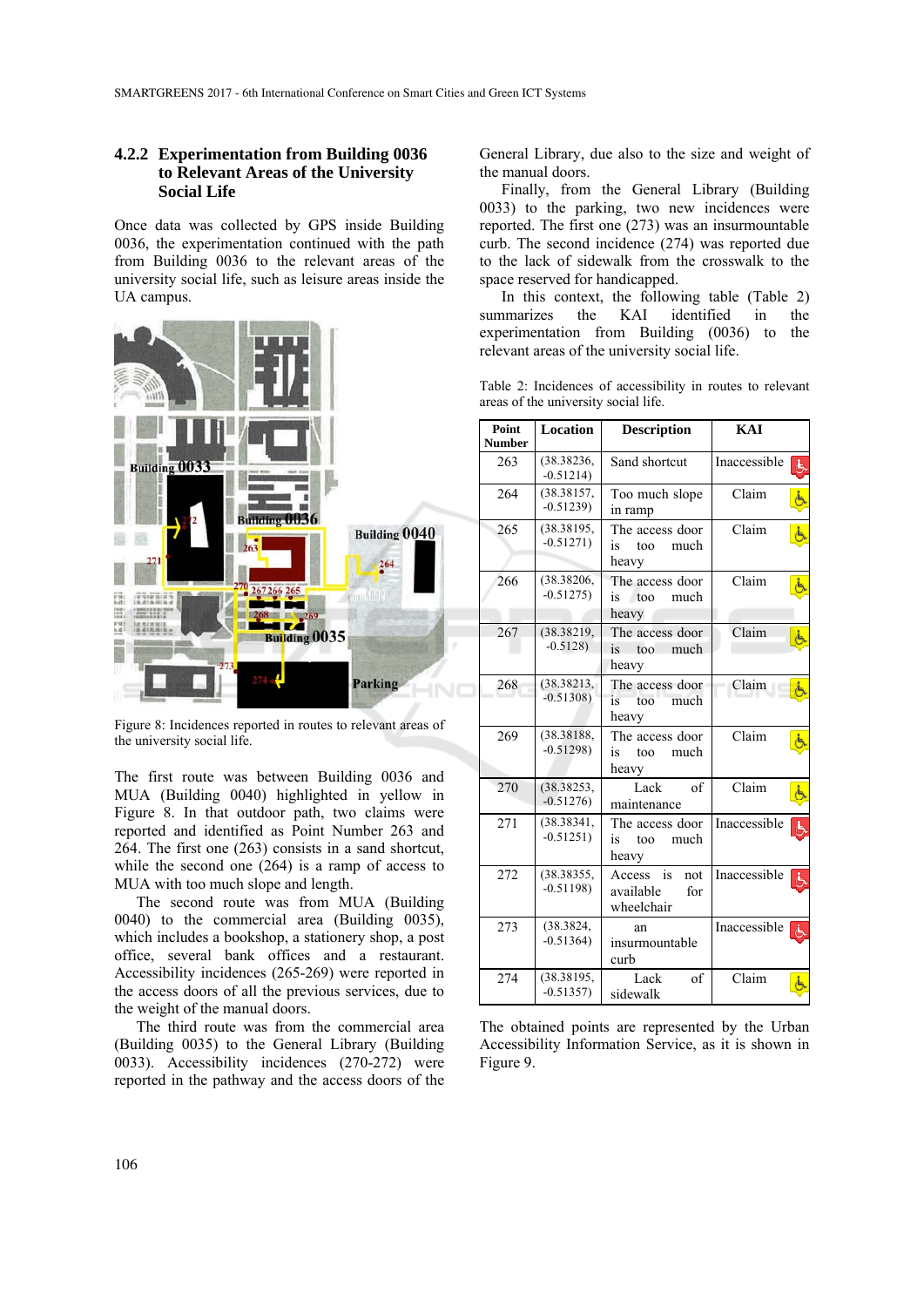

Figure 9: Example of incidences in routes to relevant areas of the university social life.

## **5 CONCLUSIONS**

The present work shows a research based on a system that allows the analysis of the urban environment to detect problems related to accessibility, integrating the citizen as a main participant by including mechanisms to give voice to people with and without disabilities.

The system monitors urban accessibility for citizens through a mobile application with the aim of detecting incidents that prevent people with disabilities to have a complete integration into the urban environment.

In addition, this system provides support in making decisions to prioritize improvement actions in public space. The obtained data will enable a better design for improving pedestrian mobility in cities.

A practical application of this system has been carried out in a controlled environment at the University of Alicante. From the experience performed the advantages of the system are deducted that promotes an active process of collective participation for the collection and recorded of spatial data and information about the real state of accessibility as a mechanism against social exclusion.

### **ACKNOWLEDGEMENTS**

We thank the Association for Integration of Mentally Ill in Alicante and Province —AIEM—, and the Association of People with Cerebral Palsy in Alicante —APCA— "Infanta Elena" Centers, their support as the Observing Promoter of this project.

## **REFERENCES**

- Abdoullaev, A., 2011. Keynote: "A Smart World: A Development Model for Intelligent Cities". In: *The 11th IEEE International Conference on Computer and Information Technology (CIT).*
- Batty, M., Axhausen, K.W., Giannotti, F., Pozdnoukhov, A., Bazzani, A., Wachowicz, M., Portugali, Y., 2012. Smart cities of the future. *The European Physical Journal Special Topics*, 214 (1), pp. 481-518.
- Beale, L., Field, K., Briggs, D., Picton, P., Matthews, H., 2006. Mapping for wheelchair users: Route navigation in urban spaces. *The Cartographic Journal* 43, pp. 68- 81.
- Beall, J., 2002. Globalization and social exclusion in cities: framing the debate with lessons from Africa and Asia. *Environment and urbanization* 14 (1), pp. 41-51.
- Beaverstock, J.V., Smith, R.G., Taylor, P.J., Walker, D.R.F., Lorimer, H., 2000. Globalization and world cities: some measurement methodologies. *Applied geography* 20 (1), pp. 43-63.
- Book, K., Eskilsson, L., Khan, J., 2010. Governing the balance between sustainability and competitiveness in urban planning: the case of the Orestad model. *Environmental Policy and Governance* 20 (6), pp. 382-396.
- Caragliu, A., Del Bo, C., Nijkamp, P., 2011. Smart cities in Europe. *Journal of urban technology* 18 (2), pp. 65- 82.
- Carley, M., Smith, H., Jenkins, P., 2013. *Urban development and civil society: The role of communities in sustainable cities*, Routledge.
- Church, R.L., Marston, J.R., 2003. Measuring accessibility for people with a disability. *Geographical Analysis* 35, pp. 83-96.
- Colantonio, A., Dixon, T., 2011. *Urban regeneration and social sustainability: Best practice from European cities*, John Wiley & Sons. Hoboken, USA.
- Cossetta, A., Palumbo, M., 2014. The Co-production of Social Innovation: The Case of Living Lab. In: *Smart City. How to Create Public and Economic Value with High Technology in Urban Space*. Springer, pp. 221- 236.
- Etro, F., 2011. The economics of cloud computing. *The IUP Journal of Managerial Economics* IX (2), pp. 7– 22.
- European Commission, 2010a. *European Disability Strategy 2010-2020: A Renewed Commitment to a Barrier-Free Europe*. URL: http://eur-lex.europa.eu/